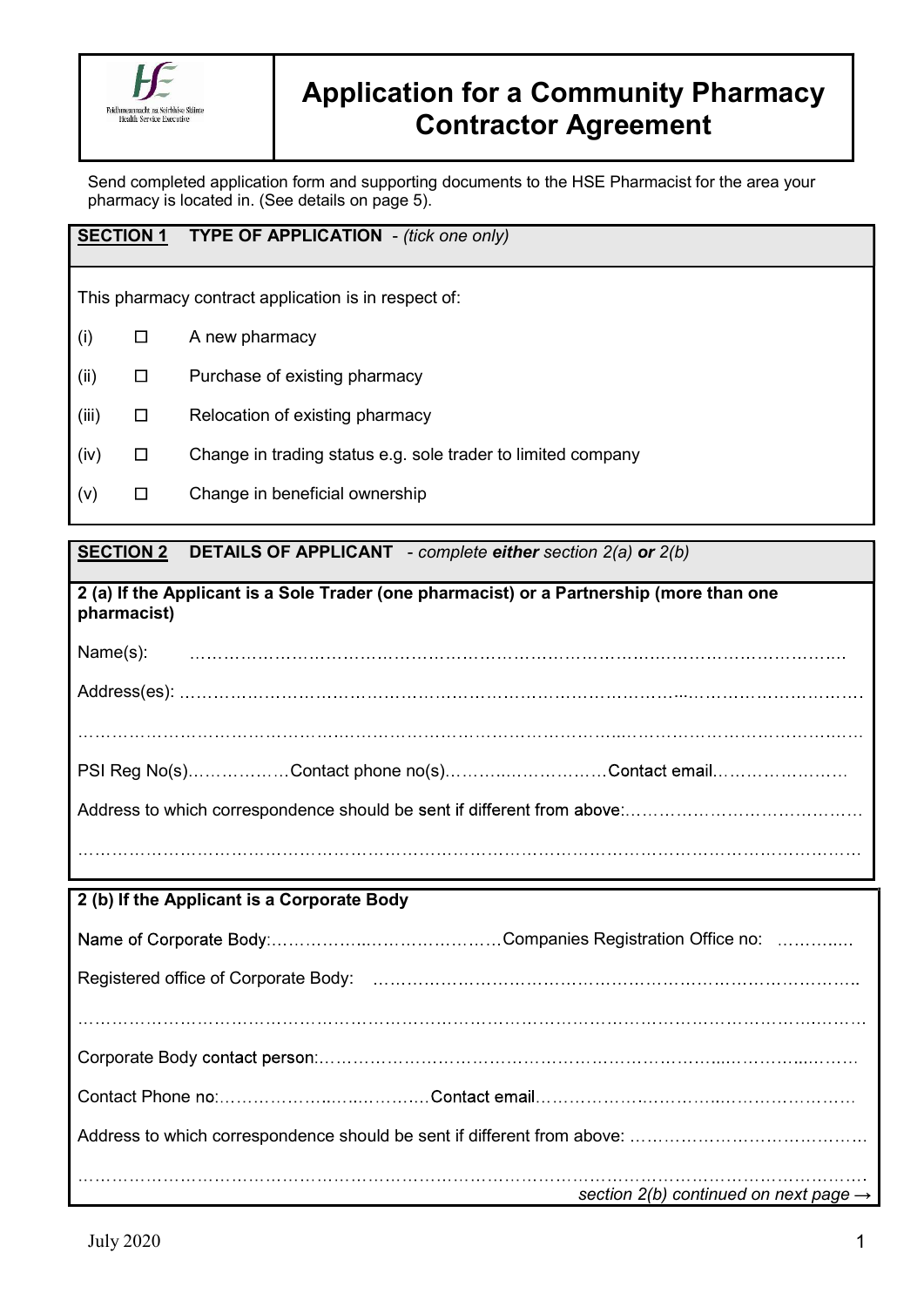| 2 (b) If the Applicant is a Corporate Body:<br>$\rightarrow$ continued from previous page: |                              |                          |    |                                                                                                                                                                                                                   |    |  |
|--------------------------------------------------------------------------------------------|------------------------------|--------------------------|----|-------------------------------------------------------------------------------------------------------------------------------------------------------------------------------------------------------------------|----|--|
| Directors:                                                                                 |                              |                          |    |                                                                                                                                                                                                                   |    |  |
| Name                                                                                       |                              | Address                  |    |                                                                                                                                                                                                                   |    |  |
|                                                                                            |                              |                          |    |                                                                                                                                                                                                                   |    |  |
|                                                                                            |                              |                          |    |                                                                                                                                                                                                                   |    |  |
|                                                                                            |                              |                          |    |                                                                                                                                                                                                                   |    |  |
|                                                                                            |                              |                          |    |                                                                                                                                                                                                                   |    |  |
|                                                                                            |                              |                          |    |                                                                                                                                                                                                                   |    |  |
|                                                                                            |                              |                          |    |                                                                                                                                                                                                                   |    |  |
|                                                                                            | the holding company as well. |                          |    | <b>Beneficial owners</b> – please provide details of directors and shareholders (including % shareholding)<br>held. If the trading company is owned or part owned by a holding company please provide details for |    |  |
| Name                                                                                       |                              | Address                  |    |                                                                                                                                                                                                                   |    |  |
|                                                                                            |                              |                          |    |                                                                                                                                                                                                                   |    |  |
|                                                                                            |                              |                          |    |                                                                                                                                                                                                                   |    |  |
|                                                                                            |                              |                          |    |                                                                                                                                                                                                                   |    |  |
|                                                                                            |                              |                          |    |                                                                                                                                                                                                                   |    |  |
|                                                                                            |                              |                          |    |                                                                                                                                                                                                                   |    |  |
|                                                                                            |                              |                          |    |                                                                                                                                                                                                                   |    |  |
|                                                                                            |                              |                          |    |                                                                                                                                                                                                                   |    |  |
| <b>SECTION 3</b>                                                                           |                              | <b>PHARMACY DETAILS:</b> |    |                                                                                                                                                                                                                   |    |  |
|                                                                                            |                              |                          |    |                                                                                                                                                                                                                   |    |  |
|                                                                                            |                              |                          |    |                                                                                                                                                                                                                   |    |  |
|                                                                                            |                              |                          |    |                                                                                                                                                                                                                   |    |  |
|                                                                                            |                              |                          |    |                                                                                                                                                                                                                   |    |  |
|                                                                                            |                              |                          |    |                                                                                                                                                                                                                   |    |  |
|                                                                                            | <b>Opening times:</b>        |                          |    |                                                                                                                                                                                                                   |    |  |
|                                                                                            |                              | From                     | To | From                                                                                                                                                                                                              | To |  |
|                                                                                            | Monday                       |                          |    |                                                                                                                                                                                                                   |    |  |
|                                                                                            | Tuesday                      |                          |    |                                                                                                                                                                                                                   |    |  |
|                                                                                            | Wednesday                    |                          |    |                                                                                                                                                                                                                   |    |  |
|                                                                                            | Thursday                     |                          |    |                                                                                                                                                                                                                   |    |  |
|                                                                                            | Friday                       |                          |    |                                                                                                                                                                                                                   |    |  |
|                                                                                            | Saturday                     |                          |    |                                                                                                                                                                                                                   |    |  |
|                                                                                            | Sunday                       |                          |    |                                                                                                                                                                                                                   |    |  |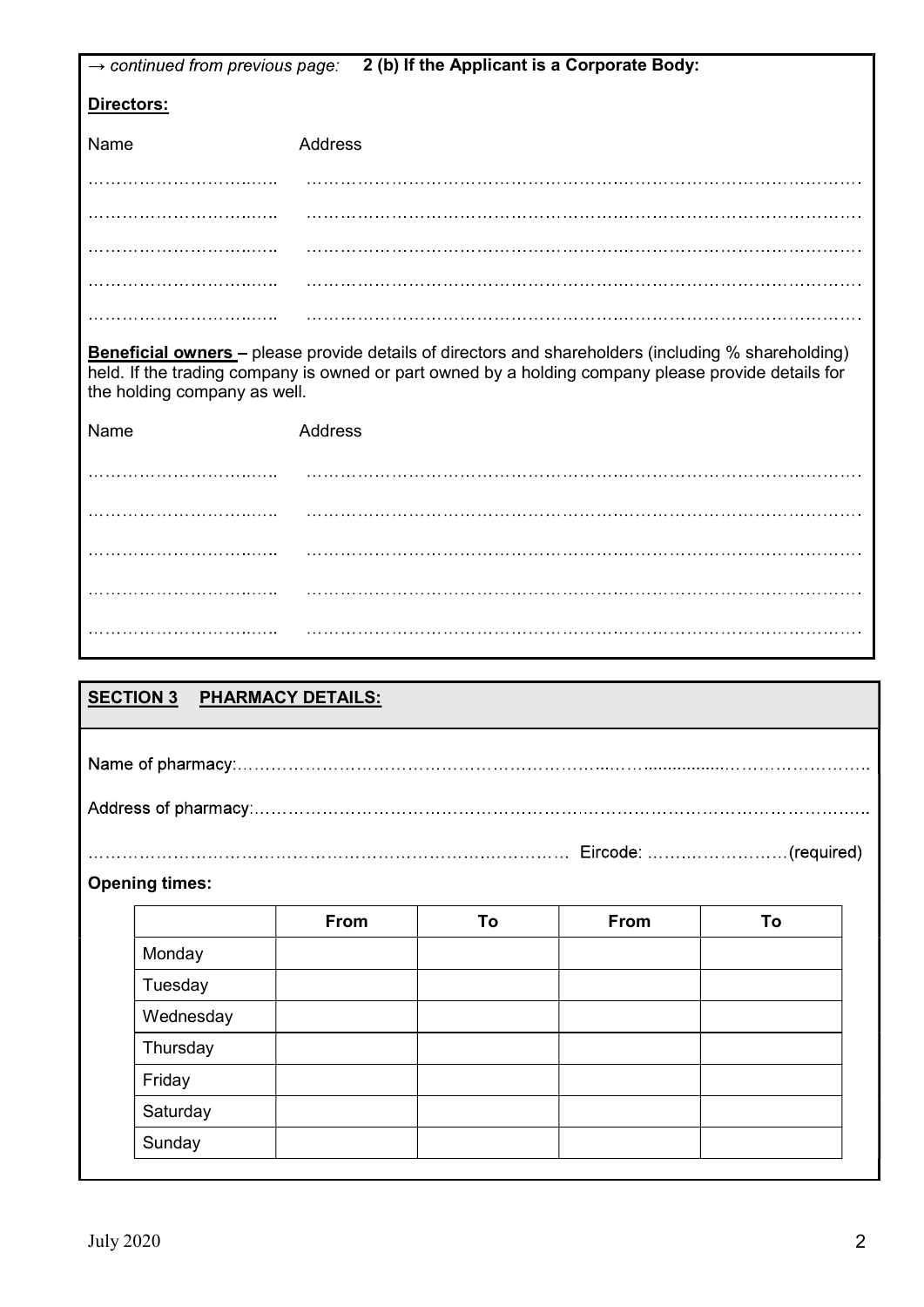| <b>SECTION 4</b> |  | <b>PRACTICE ISSUES</b> - complete <b>both</b> sections $4(a)$ and $4(b)$ |
|------------------|--|--------------------------------------------------------------------------|
|------------------|--|--------------------------------------------------------------------------|

|               | 4(a) I confirm for the purposes of a pharmacy contract granted on foot of this application, that, at all |  |
|---------------|----------------------------------------------------------------------------------------------------------|--|
| times I will: |                                                                                                          |  |

- have a refrigerator which is capable of being monitored and has an alarm fitted. YES  $\Box$
- have written procedures in place to deal with refrigerator alarm activations **YES**  $\Box$

4(b) Are you or any of the directors/owners/beneficial owners involved in any business relationship / arrangement with another healthcare professional entitled to prescribe?

(If YES answered to  $4(b)$  – it will be necessary for you, the contract applicant, to clarify the arrangements within a Statutory Declaration which is issued to all applicants when the initial application documents have been reviewed.)

| <b>SECTION 5</b> | PROPOSED SUPERVISING PHARMACIST DETAILS                                                                                                                                                                                                                                                                                 |                              |                       |
|------------------|-------------------------------------------------------------------------------------------------------------------------------------------------------------------------------------------------------------------------------------------------------------------------------------------------------------------------|------------------------------|-----------------------|
|                  | - to be completed by the proposed Supervising Pharmacist                                                                                                                                                                                                                                                                |                              |                       |
| Name:            |                                                                                                                                                                                                                                                                                                                         |                              |                       |
|                  |                                                                                                                                                                                                                                                                                                                         |                              |                       |
|                  |                                                                                                                                                                                                                                                                                                                         |                              |                       |
|                  | In accordance with the Terms and Conditions of the contract $-$ Clause $6(2)$ , please give details of your<br>three years experience in the practice of community pharmacy:                                                                                                                                            |                              |                       |
| Dates            | of Employer Name                                                                                                                                                                                                                                                                                                        |                              | Total months of full- |
| Employment       | & Address                                                                                                                                                                                                                                                                                                               | <b>Position Held/ Duties</b> | time employment       |
|                  |                                                                                                                                                                                                                                                                                                                         |                              |                       |
|                  |                                                                                                                                                                                                                                                                                                                         |                              |                       |
|                  |                                                                                                                                                                                                                                                                                                                         |                              | .                     |
| .                |                                                                                                                                                                                                                                                                                                                         |                              |                       |
| I enclose:       | a copy of my PSI registration certificate for the current year<br>details of my recent continuing professional development<br>and I confirm that I will be acting as Supervising Pharmacist in a full time capacity (at least 35 hours)<br>at this pharmacy and no other pharmacy, from the start date of this contract |                              |                       |
|                  |                                                                                                                                                                                                                                                                                                                         |                              |                       |
|                  | Signature of proposed Supervising Pharmacist                                                                                                                                                                                                                                                                            | <u>/ / /</u><br>Date         |                       |
| completed        | Note – evidence of current Garda vetting for the proposed Supervising Pharmacist can also be<br>submitted at this stage if available, and in any event will be required before the contract process can be                                                                                                              |                              |                       |